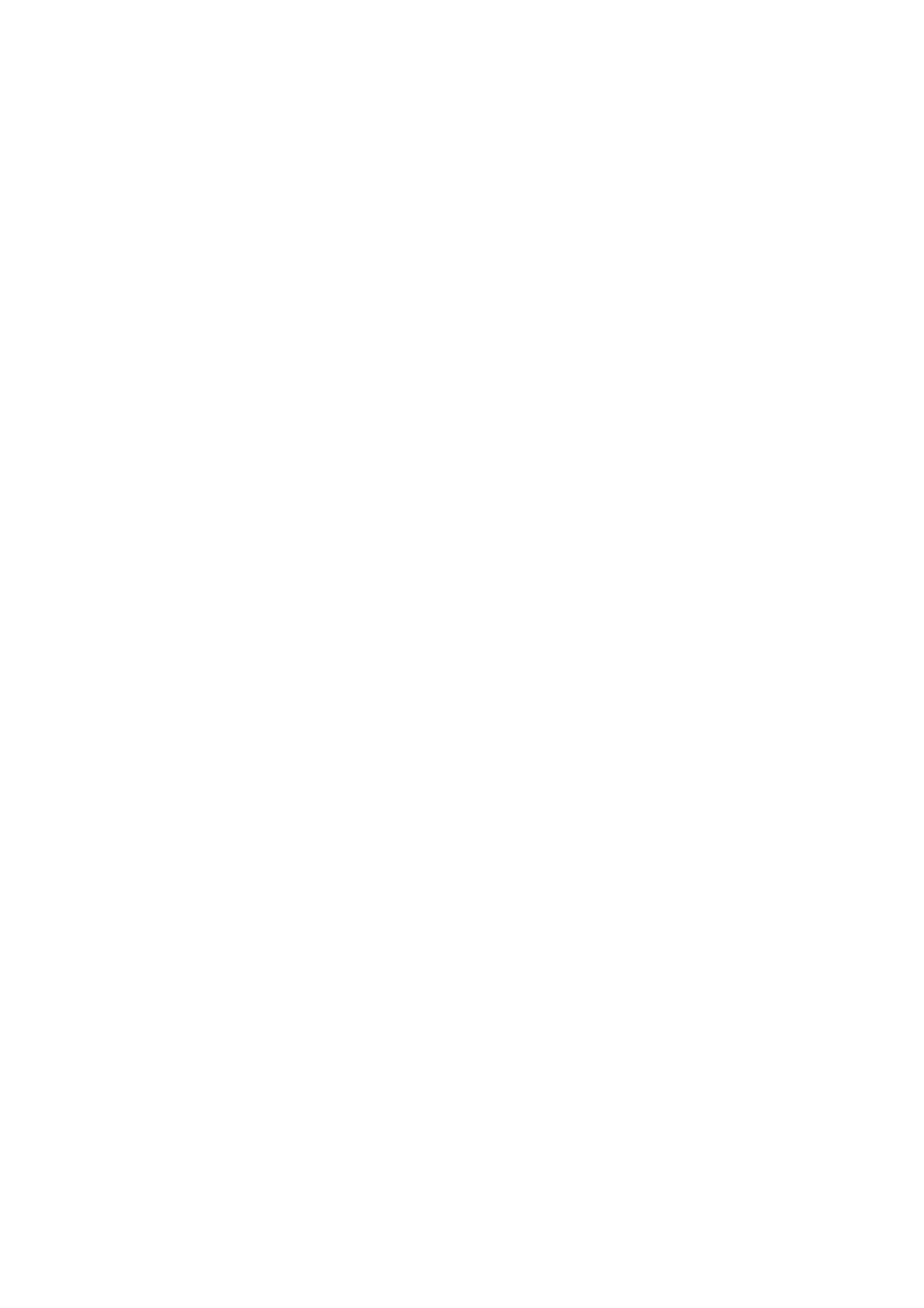MUTUAL LEGAL ASSISTANCE IN CRIMINAL MATTERS ORDINANCE

#### **RESOLUTION**

<u> 1990 - John Barn Barn, amerikansk politiker</u>

(Under section 4 of the Mutual Legal Assistance in Criminal Matters Ordinance (Cap. 525))

 RESOLVED that the Mutual Legal Assistance in Criminal Matters (Israel) Order, made by the Chief Executive in Council on 7 February 2006, be approved.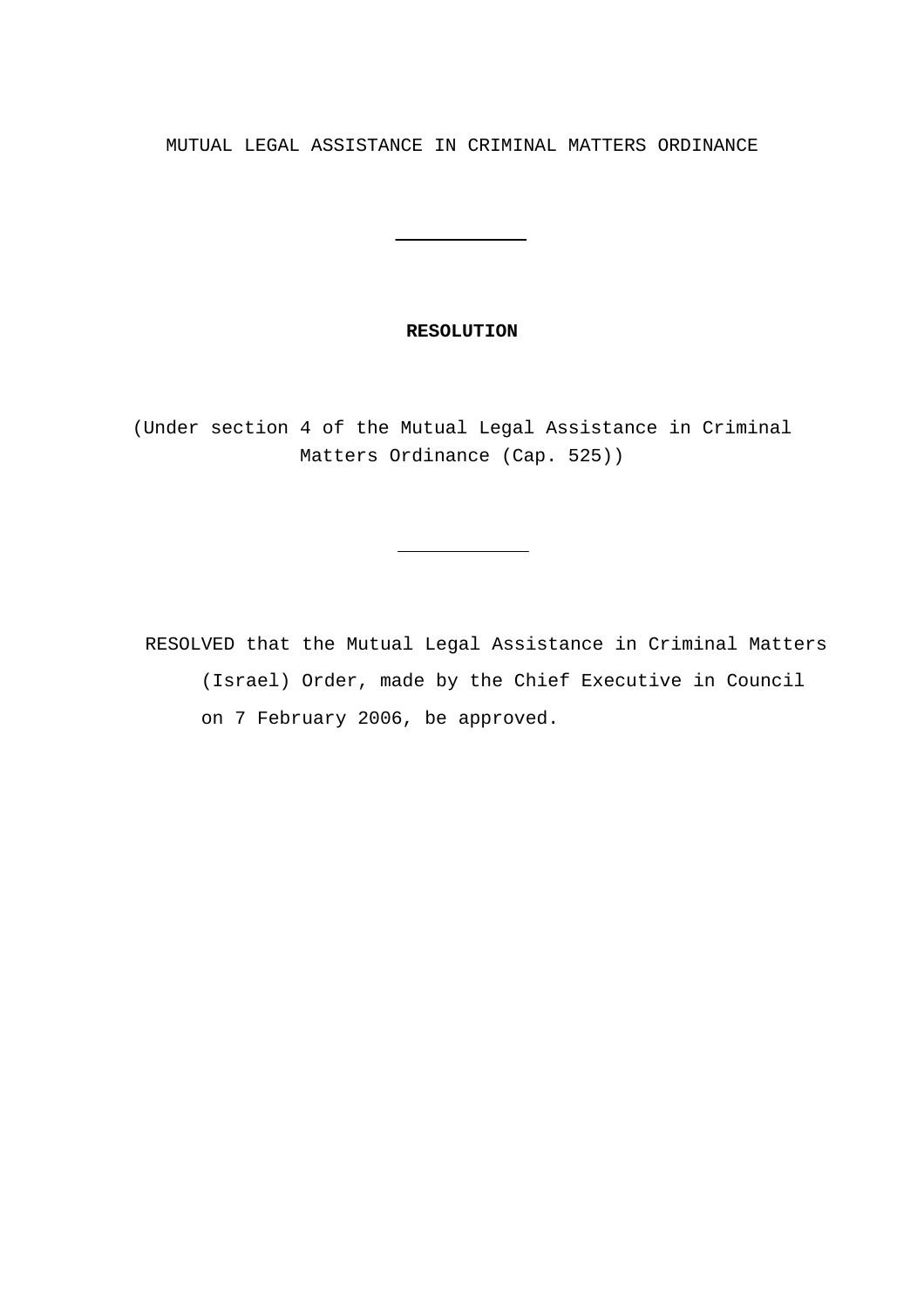MUTUAL LEGAL ASSISTANCE IN CRIMINAL MATTERS ORDINANCE

#### **RESOLUTION**

<u> 1990 - John Barn Barn, amerikansk politiker</u>

(Under section 4 of the Mutual Legal Assistance in Criminal Matters Ordinance (Cap. 525))

 RESOLVED that the Mutual Legal Assistance in Criminal Matters (Poland) Order, made by the Chief Executive in Council on 7 February 2006, be approved.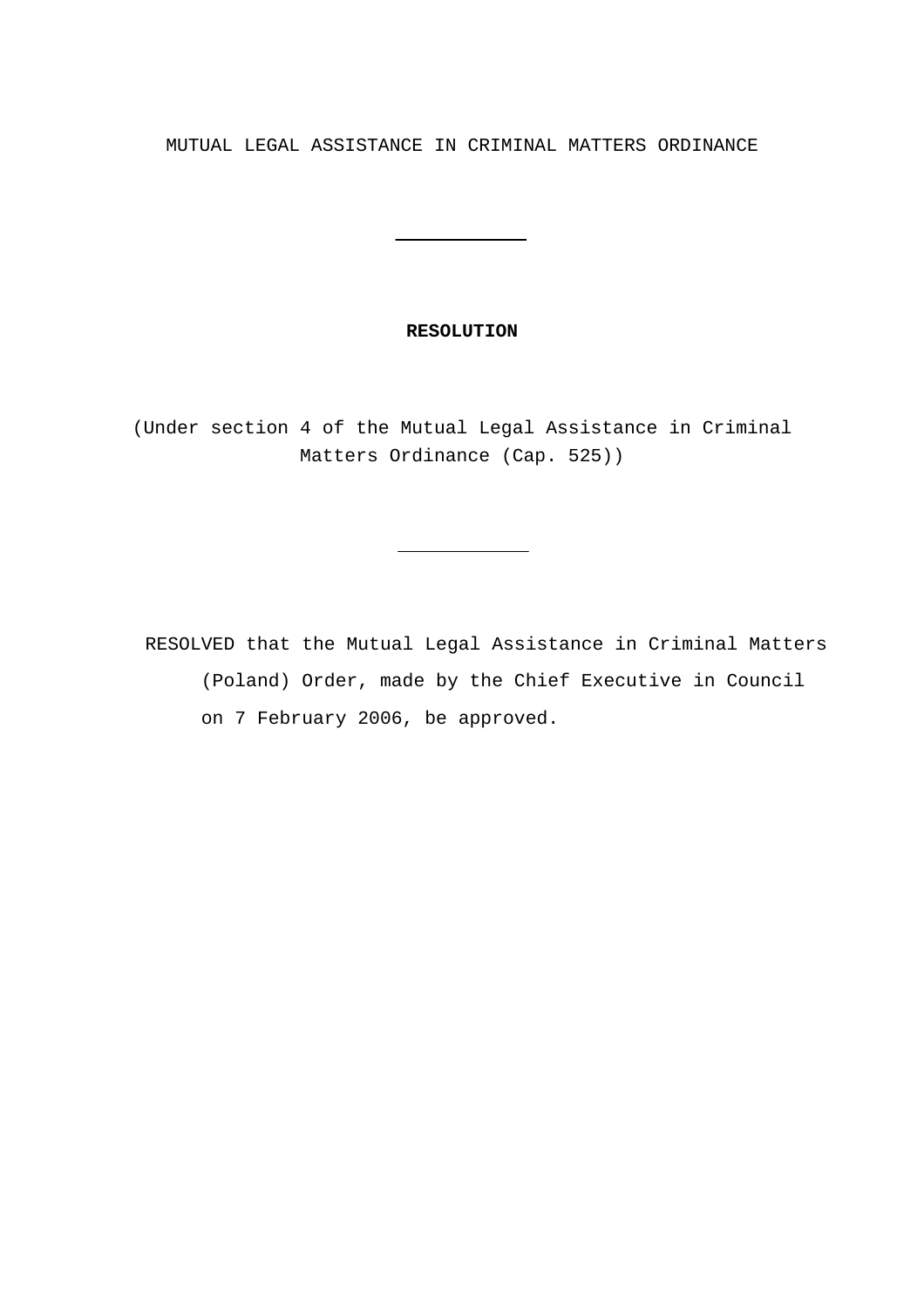### **( Translation )**

#### **Mutual Legal Assistance in Criminal Matters (Israel) Order**

## **Draft Speech by the Secretary for Security for the Resolution on 14 June 2006**

Madam President,

 I move that the first motion under my name be passed, that is, the resolution to make the Mutual Legal Assistance in Criminal Matters (Israel) Order be passed by this Council. I shall move another resolution to make the Mutual Legal Assistance in Criminal Matters (Poland) Order in a short while.

2. Hong Kong is fully committed to international cooperation in combating serious crimes. In this respect, we have been expanding our network of bilateral agreements with other jurisdictions on mutual legal assistance in criminal matters. These agreements enhance international cooperation in the fight against transnational crimes and ensure reciprocal assistance between the contracting parties. We have so far signed 20 bilateral agreements with other jurisdictions.

3. The Mutual Legal Assistance in Criminal Matters Ordinance provides the necessary statutory framework for implementing mutual legal assistance arrangements, enabling assistance to be provided to or obtained from foreign jurisdictions in the investigation and prosecution of criminal offences, which includes the taking of evidence, search and seizure, production of material, transfer of persons to give evidence and confiscation of the proceeds of crime.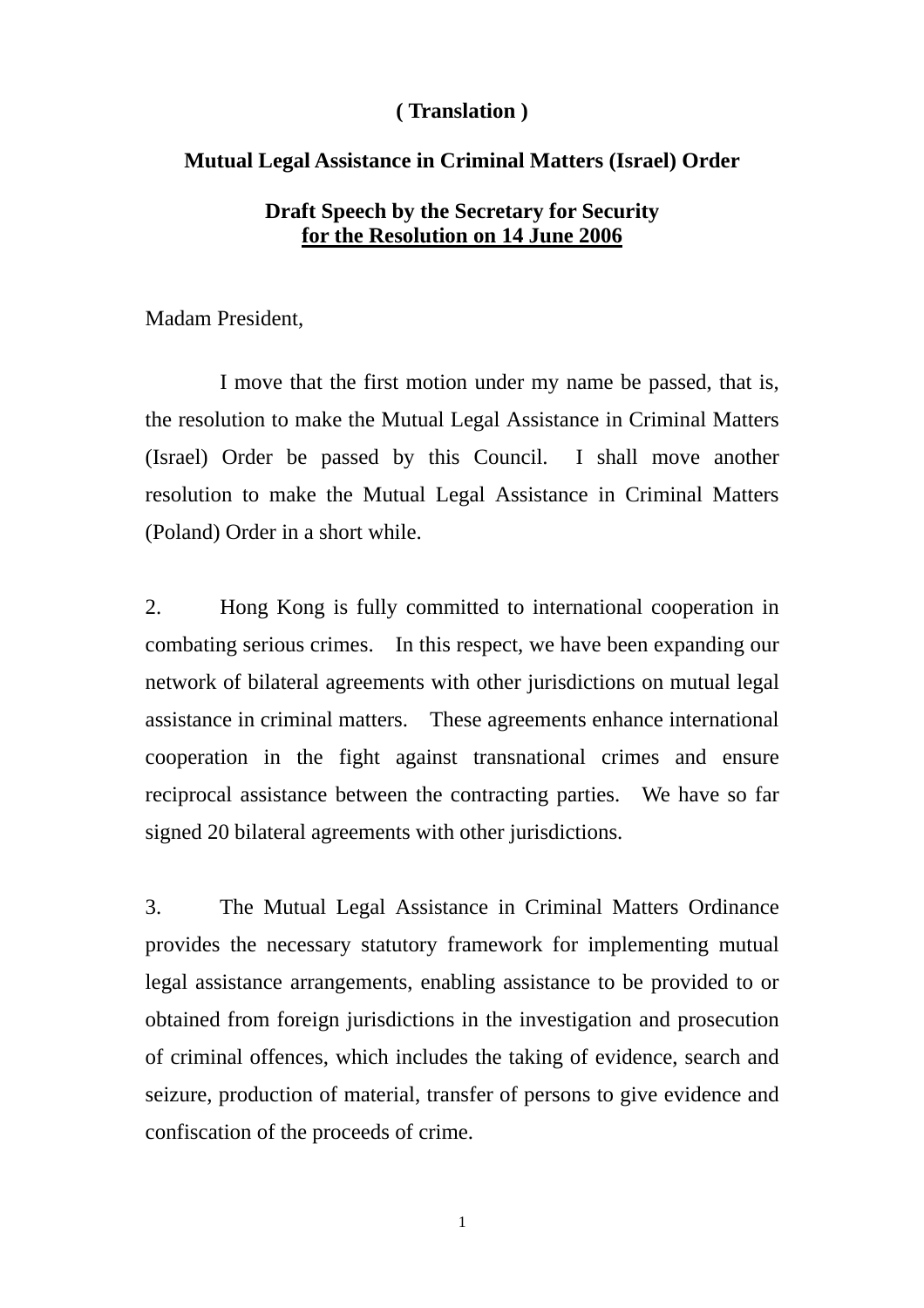4. Pursuant to the Ordinance, the Chief Executive in Council has made two Orders to implement the bilateral arrangements on mutual legal assistance in criminal matters with Israel and Poland respectively. These two Orders apply the arrangements prescribed in the Ordinance between Hong Kong and Israel, and between Hong Kong and Poland, allowing assistance to be provided or obtained in accordance with the procedures set out in the Ordinance and the provisions under the Agreements. The Orders are substantially in conformity with the provisions in the Ordinance. However, as legislation and arrangements on mutual legal assistance in criminal matters vary from jurisdiction to jurisdiction, it is necessary for the relevant orders to modify some of the provisions of the Ordinance to reflect the practices of individual jurisdictions. Such modifications are necessary to enable Hong Kong to discharge its obligations under the agreements concerned. The modifications made for the bilateral agreements with Israel and Poland are summarised in Schedule 1 to each of the two Orders.

5. The Subcommittee set up by the Legislative Council scrutinized the two Orders in March 2006. The Administration has explained in detail matters relating to the Orders, including the scope of assistance, legal rights of transferred persons and grounds for refusing the provision of assistance.

6. With regard to the Agreement Hong Kong signed with Israel, the Subcommittee was concerned that the grounds for refusal of provision of assistance were set out as discretionary grounds. The Subcommittee requested the Administration to consider undertaking that it would not make a request for assistance involving mandatory grounds for Hong Kong as a requested party to refuse provision of assistance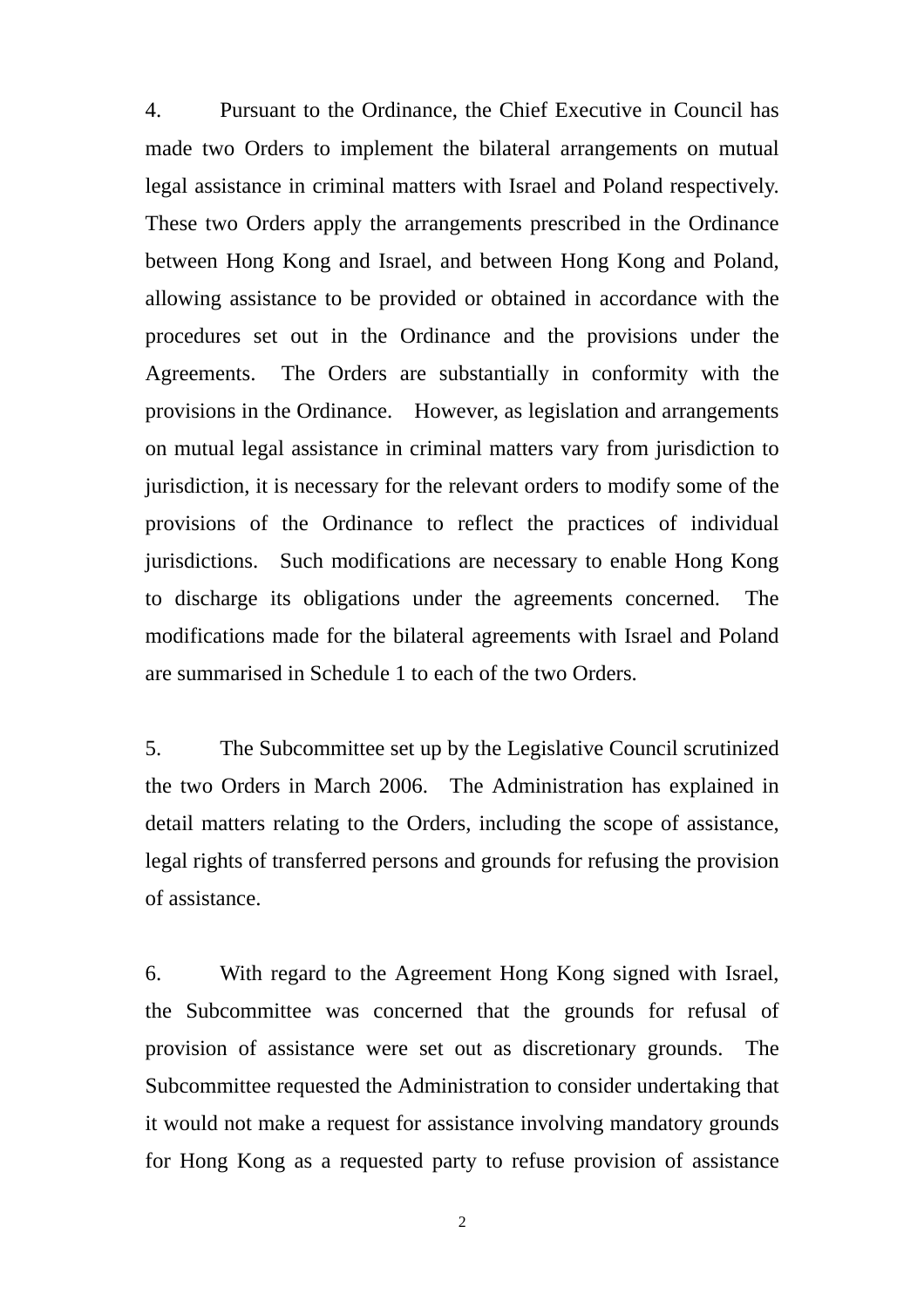under Hong Kong law, even if Israel would discretionarily consider whether assistance would be refused on such grounds.

7. As we have explained to the Subcommittee, the relevant provision has been drafted to take into account that under Israeli law, all grounds of refusal are discretionary. The Mutual Legal Assistance in Criminal Matters Ordinance specifies that Hong Kong may only make requests for assistance in respect of criminal offences in contravention of the Hong Kong law. Such requirements in conjunction with the relevant provisions of the Agreement will require Hong Kong, when making a request to Israel for assistance, to clearly set out the purpose of the request, the criminal offence and laws concerned, the nature of the assistance requested, and the connection with the criminal investigation or prosecution concerned. Hong Kong is obliged to honour its bilateral agreements in good faith and in all likelihood would not knowingly make a request if any of the mandatory grounds for refusal under Hong Kong law applied. For example, if a person has already been convicted, acquitted or pardoned in Israel for the same offence, Hong Kong will not request Israel to provide assistance, as any subsequent attempt of prosecution in Hong Kong would be futile.

8. The Subcommittee reported to the House Committee on 12 May 2006 on its scrutiny of the two Orders. I would like to thank the Chairman, the Honourable James To, and other Members of the Subcommittee for their support of my submission of the Orders to this Council for approval.

9. To strengthen our cooperation with foreign jurisdictions in respect of mutual legal assistance in criminal matters, it is important for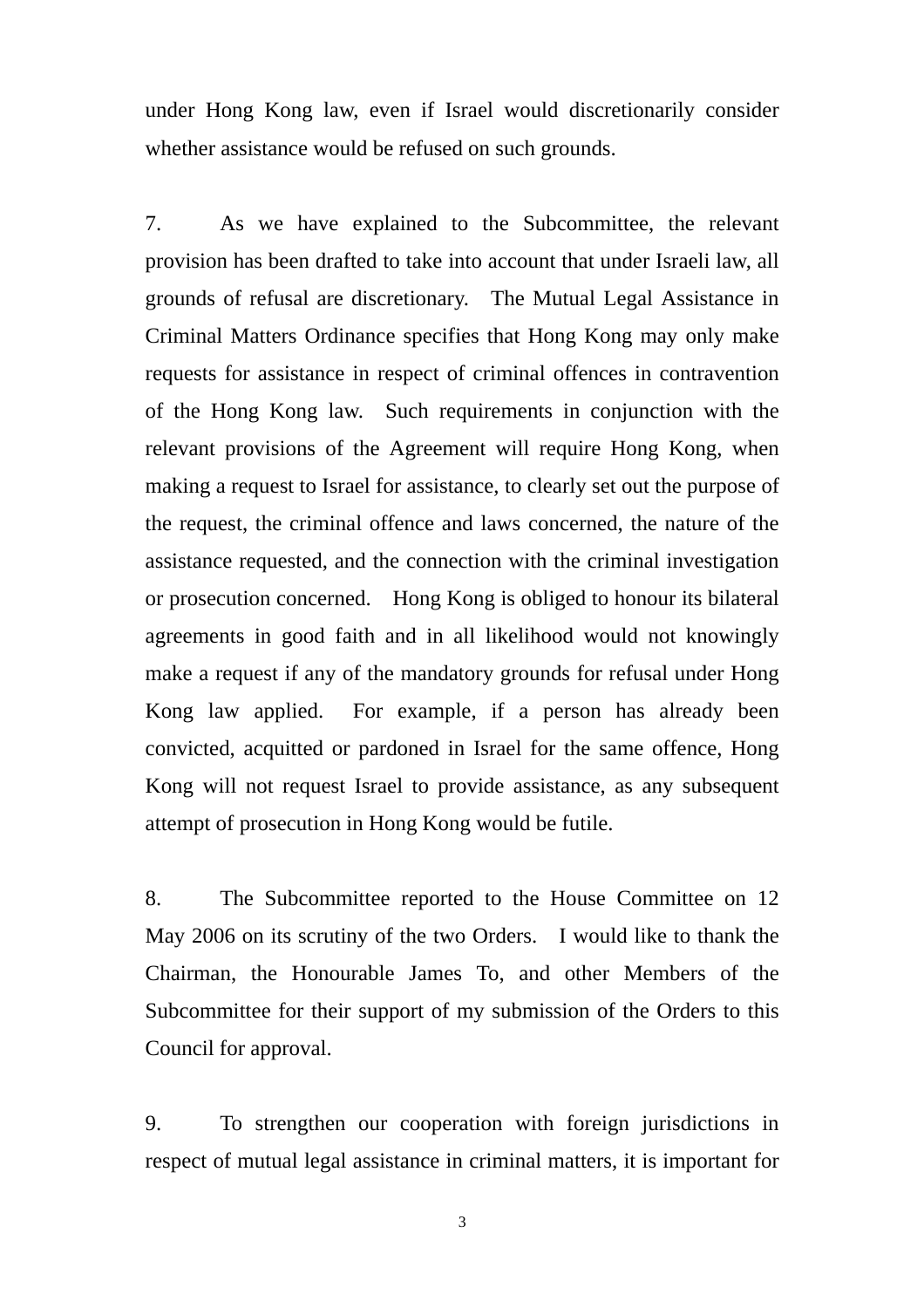the two Orders to be made to enable the bilateral agreements to be implemented.

10. I now invite Members to approve the making of the Mutual Legal Assistance in Criminal Matters (Israel) Order. I shall in a moment move the resolution to make the Mutual Legal Assistance in Criminal Matters (Poland) Order.

11. Thank you, Madam President.

- END -